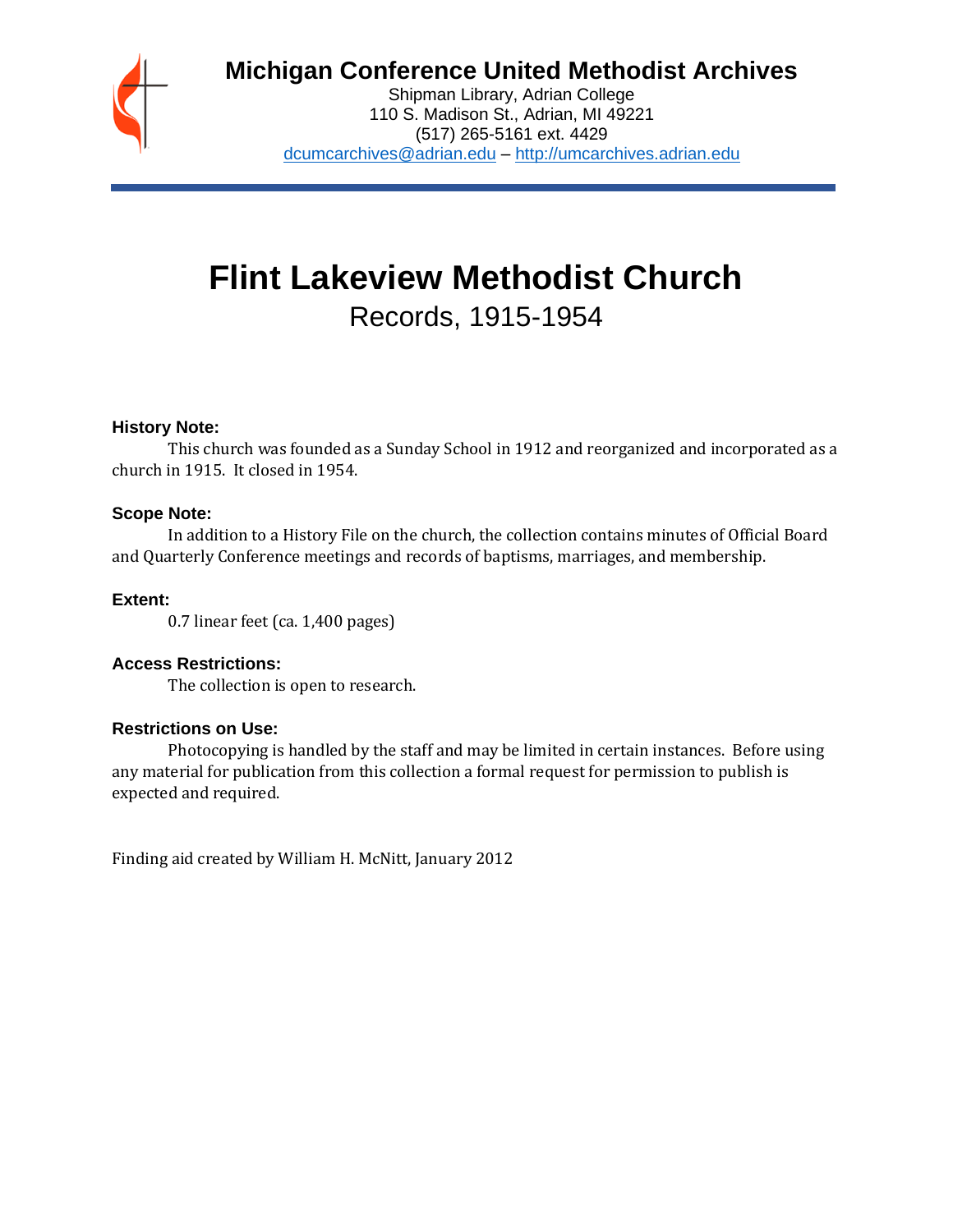# **Appointments List**

- January 1912-September 1912: Joel B. Goss
- 1912-1914: George Wring
- 1914-1915: George Lomas
- 1915-1917: Peter B. Hoyt
- 1917-1918: Philip S. Shoemaker
- 1918-1923: Lincoln M. Ostrander
- 1923-1926: William I. Francis
- 1926-1929: Romilly H. Prouse
- 1929-1935: Henry Schofield
- 1935-1937: Herman A. Hudgins
- 1937-1939: Henry G. Bushong
- 1939-1941: Carfon E. Foltz
- 1941-1947: Emerald B. Dixon
- 1947-1953: Beatrice Townsend
- 1953-1954: Carroll E. Halbert